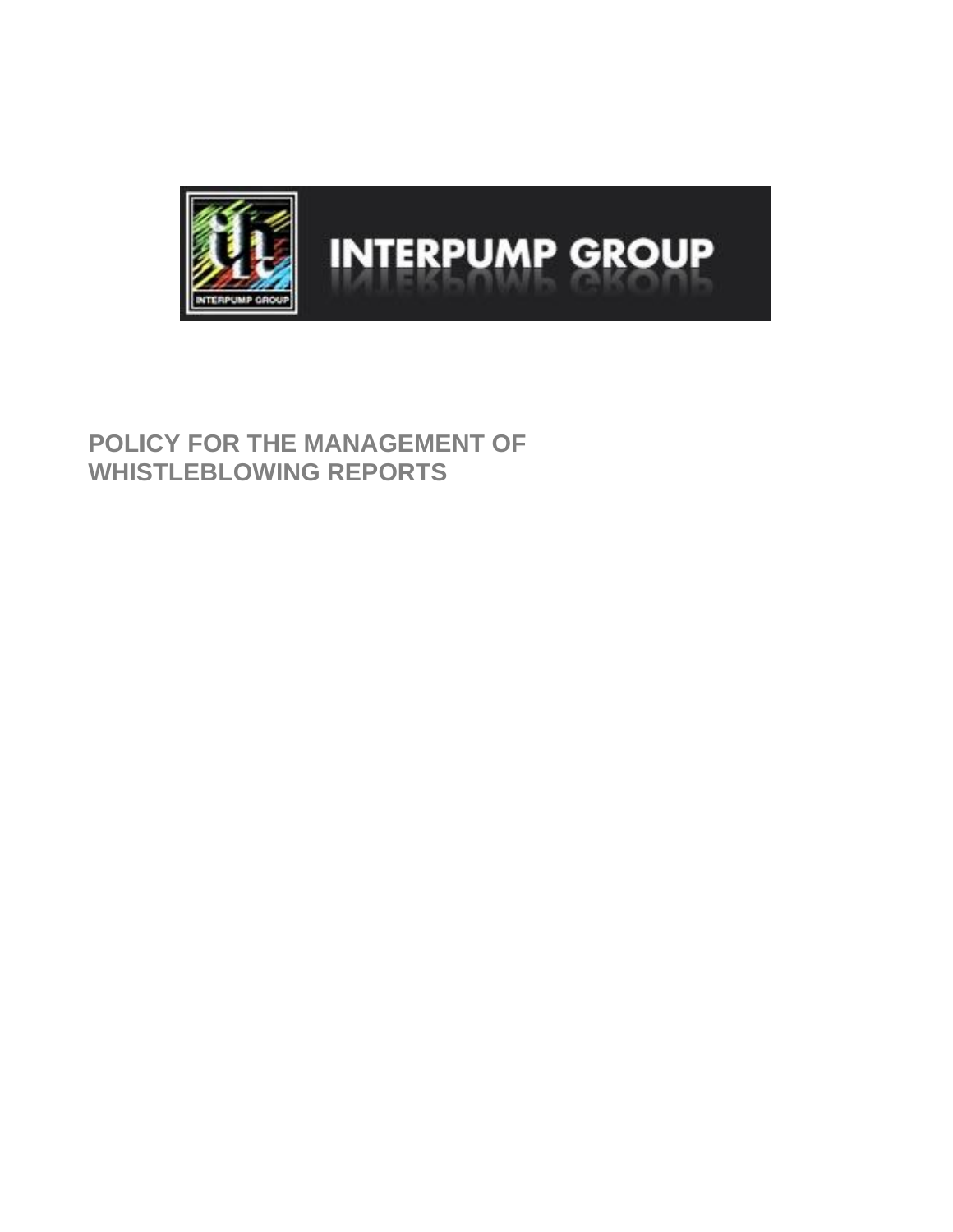# Rev. 1

# **Contents**

|  |     | 2. REGULATORY SOURCES WITH REGARD TO WHISTLEBLOWING REPORTS 3         |  |
|--|-----|-----------------------------------------------------------------------|--|
|  |     |                                                                       |  |
|  |     |                                                                       |  |
|  |     |                                                                       |  |
|  | 5.1 |                                                                       |  |
|  | 5.2 |                                                                       |  |
|  | 5.3 |                                                                       |  |
|  | 5.4 | Confidentiality and prohibition of reprisals and/or discrimination  8 |  |
|  |     |                                                                       |  |
|  |     |                                                                       |  |
|  |     |                                                                       |  |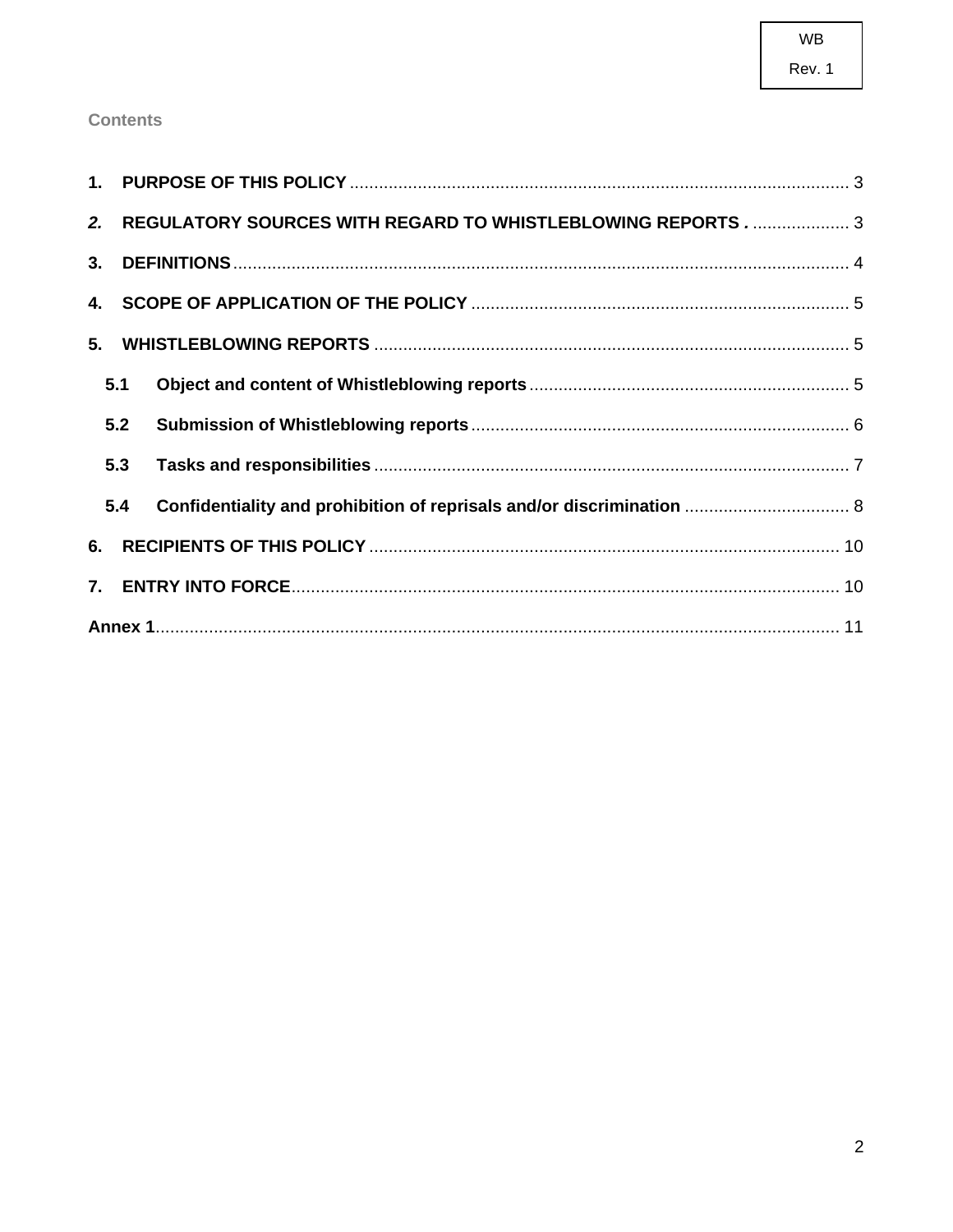#### <span id="page-2-0"></span>**1. PURPOSE OF THIS POLICY**

By this policy (hereinafter also "**Policy**"), Interpump Group S.p.A. (hereinafter also "**Company**") intends to govern at Group level the methods used to make and manage reports of alleged improper or unlawful actions that become known, regardless of how submitted or sent, even in an anonymous form.

More specifically, the objectives of this Policy are, on the one hand, to describe and govern the process of reporting alleged improper or unlawful actions, giving the Whistleblower (so-called **whistleblower**) clear, practical indications about the subject, content, recipients and methods for the transmission of whistleblowing reports, as well as about the forms of protection made available by the Company in compliance with the related regulations; and, on the other, to govern the methods used to verify the validity and truth of the whistleblowing reports received in order to take, if necessary, the appropriate corrective and disciplinary actions.

#### <span id="page-2-1"></span>*2.* **REGULATORY SOURCES WITH REGARD TO WHISTLEBLOWING REPORTS** *.*

The principal Italian sources with regard to whistleblowing that apply to Interpump Group S.p.A. are contained in:

- Law 179 dated 30 November 2017, in force from 29 December 2017, on "*Instructions for the protection of persons who report improper or unlawful actions that come to their attention in the course of their working activities in the public or private sector*";
- the version of the Code of Self-Regulation for listed companies approved by the Corporate Governance Committee in July 2015.

In particular, Law 179/2017 has recently made significant changes to Decree 231 dated 8 June 2001 on "*Regulations governing the administrative responsibility of legal persons, companies and associations, including those without legal form*", by introducing specific instructions to govern the reporting of possible violations of Organization and Management Models, if adopted.

These instructions therefore apply to all legal entities that have adopted a 231 Organizational Model, making it possible to report violations of the Model and unlawful actions deemed significant pursuant to Decree 231/2001, and create a reporting system that is an integral part of the overall system of corporate governance, for the fundamental protection of the legal person concerned.

Specifically, the current version of art. 6, para. 2-*bis* of Decree 231/2001 establishes that: «*The models referred to in para. 1, letter a) envisage:* 

*a) one or more channels for the parties indicated in art. 5, para. 1, letters a) and b), to present, for the fundamental protection of the entity, detailed reports about unlawful conduct deemed significant pursuant to this Decree that are founded on precise and mutually-consistent facts, or about violations of the Organization and Management Model of the entity, that come to their attention as a result of the functions performed by them; such channels guarantee, in managing each report, that the identity of the Whistleblower is kept confidential;* 

*b) at least one alternate channel for reports to guarantee, with IT support, that the identity of the Whistleblower is kept confidential;* 

*c) prohibition of direct or indirect reprisals and/or discrimination against the Whistleblower for reasons related, directly or indirectly, to the report;* 

*d) penalties in the disciplinary system adopted pursuant to para. 2, letter e), for those who infringe the measures protecting the Whistleblower, as well as those who make unfounded reports willfully or with gross negligence*».<sup>1</sup>

<sup>1</sup> In addition to para. 2-*bis* above, Law 179/2017 also added the following paras. 2-*ter* and 2-*quater* to art. 6 of Decree 231/2001, establishing: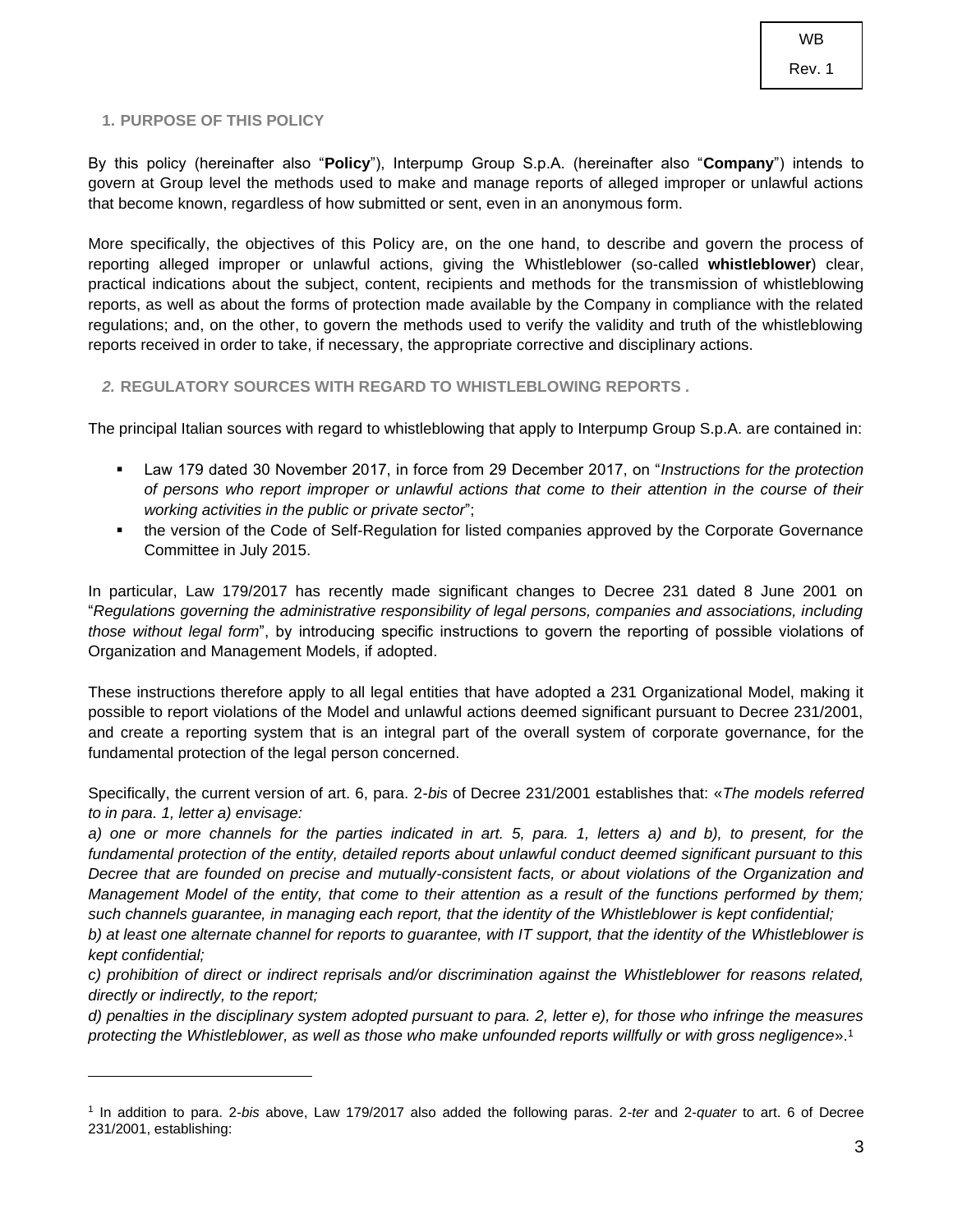For its part, the version of the Code of Self-Regulation for listed companies approved by the Corporate Governance Committee in July 2015 already established that «*The Committee believes, at least for Issuers listed on the FTSE-MIB, that an adequate system of internal control and risk management must include an*  internal system for employees to report any irregularities or violations of the applicable regulations and internal *procedures (so-called whistleblowing systems), in line with national and international best practices, that guarantee a specific and confidential information channel, as well as the anonymity of the Whistleblower*».

#### <span id="page-3-0"></span>**3. DEFINITIONS**

For the purposes of this Policy, the following terms have the meanings indicated below:

- a) **Group,** means the companies within the Interpump Group;
- b) **Whistle-blowing reports**, means any information, even if anonymous, about (i) violations or suspected/alleged violations of criminal law deemed significant pursuant and consequent to Decree 231/2001 and/or (ii) any conduct or practices that do not comply with the Code of Ethics of Interpump Group S.p.A. and/or the Code of Ethics of the Group, the Organization and Management Model adopted by each Group company pursuant to Decree no. 231/2001 or the set of procedures and systems adopted by the Group. The last mentioned includes, but is not limited to:
	- Environmental management system;
	- Occupational health and safety management system;
	- Procedures adopted pursuant to Decree 231/2001 or, in any case, referred to in the Organization and Management Model;
	- Procedures for the management and security of IT systems;
	- Procedures for accounting and financial management prepared to ensure compliance with Law 262/2005.
- c) **Whistleblower,** means the person who makes the Whistleblowing report, whether employee (including top management), collaborator, member of corporate bodies, third party (partner, customer, vendor, consultant, etc.) and, in general, anyone who has business relations with the Group;
- d) **Supervisory Body (SB),** Means the body appointed by the Board of Directors pursuant to Decree 231/2001 that is active within Interpump Group S.p.A. and, if appointed locally, within other Group companies;

**Internal Audit Manager ("IA Manager") of Interpump Group S.p.A.,** means the person appointed to carry out independent and objective assurance activities for the purpose of assessing and improving controls, risk management and corporate governance and, therefore, the effectiveness and efficiency of the business organization.

<sup>«2-</sup>*ter*. The adoption of discriminatory measures against parties that make the reports referred to in para. 2-bis may be reported to the National Employment Inspectorate, for action to the extent of its responsibilities, by both the reporter and the trade union specified by the reporter.

<sup>2-</sup>*quater*. Dismissal as a reprisal/discrimination against the reporter is void. Changes of duties pursuant to art. 2103 of the Italian Civil Code are also void, as are any other reprisals or discriminatory measures adopted against the reporter. In the case of disputes linked to the imposition of disciplinary penalties, demotions, dismissals or transfers, or the subjection of the reporter to other organizational measures with direct or indirect adverse effects on his/her working conditions following presentation of the report, the employer must demonstrate that such measures were based on reasons unrelated to the report concerned».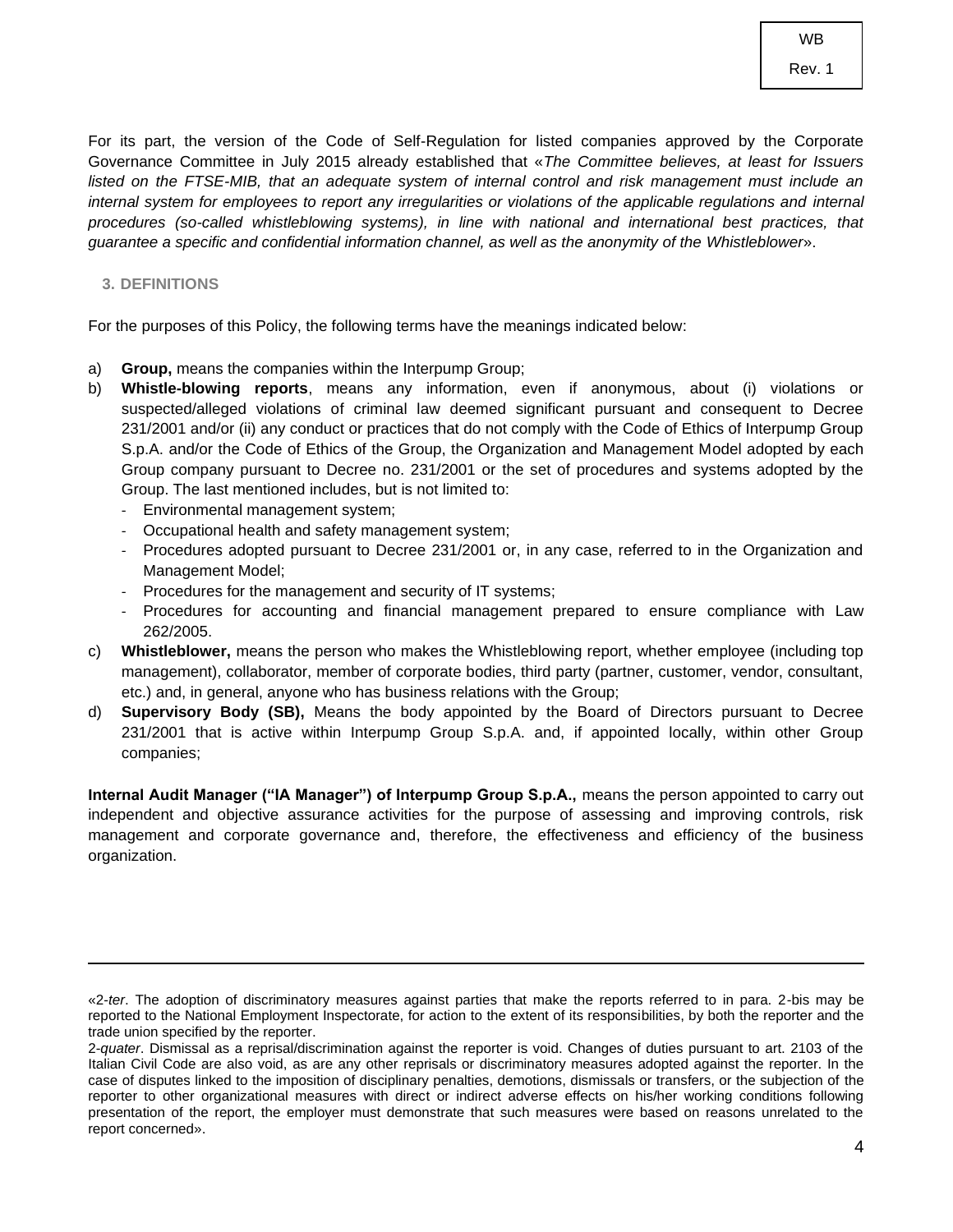### <span id="page-4-0"></span>**4. SCOPE OF APPLICATION OF THE POLICY**

This policy is not limited to governing the whistleblowing reports received from the parties referred to in art. 5, para. 1, letters a) and b), of Decree 231/2001, as mentioned in art. 6, para. 2-bis, letter a), of that Decree<sup>2</sup>, referred to above, but also includes reports of unlawful conduct and/or irregularities received from Third Parties (i.e. vendors, consultants, customers and, in general, any external party that has contractual relations with Interpump Group S.p.A. and/or the other Group companies).

Interpump Group S.p.A. transmits this policy to the other Group companies, which - if they have already adopted or will adopt an Organization and Management Model - are required to adopt their own policy for the making and managing of whistleblowing reports, based on the principles contained in this Policy.

The adoption of this policy must be notified to the Supervisory Body and the Internal Audit Manager of Interpump Group S.p.A. on a timely basis.

Should certain Group companies required to adopt the above policy believe, not least having regard for the special characteristics of their activities, that they need to adopt different or additional rules with respect to those envisaged in this Policy, they must notify the Supervisory Body and the Internal Audit Manager of Interpump Group S.p.A. about this on a timely basis.

In all cases, compliance with the principles and rules set down in law remains mandatory. These aspects include ensuring that the identity of the Whistleblower is kept confidential, and prohibiting direct or indirect reprisals or discrimination against that person for reasons linked, directly or indirectly, to the Whistleblowing report made.

#### <span id="page-4-1"></span>**5. WHISTLEBLOWING REPORTS**

#### <span id="page-4-2"></span>**5.1 Object and content of Whistleblowing reports**

The following must be reported if they become known as part of and/or as a result of or, in any case, in the context of an employment/collaboration or commercial relationship with Interpump Group S.p.A. and/or other Group companies and might, directly or indirectly, result in economic, financial and/or reputational losses for the Group:

(i) violations or suspected violations of the criminal law deemed significant pursuant and consequent to Decree 231/2001;

(ii) any conduct or practices that do not comply with the Code of Ethics of Interpump Group S.p.A. and/or the Code of Ethics of the Group, the Organization and Management Model adopted by each Group company pursuant to Decree no. 231/2001, or the set of internal procedures adopted by Interpump Group S.p.A. and each Group company, as referenced by the respective Organization and Management Models<sup>3</sup>.

 $2$  Being, respectively, by persons whose functions are to represent, administer or manage the entity or one of its organizational units having financial and functional independence, or who perform, even on a de facto basis, the related management and control functions [text of art. 5, para. 1, letter a), of Decree 231/2001]; b) by persons subject to the management or supervision of one of the parties indicated in letter a) [text of art. 5, para. 1, letter b), of Decree 231/2001].

<sup>3</sup> Pursuant to art. 3, paras. 1, 2 and 3, of Law 179/2017 on "*Extension of the regulations governing the obligation to maintain secrets of a job-related, business, professional, scientific and industrial nature*": «1. In the case of reports or complaints made in the manner and within the limits established in art. 54-bis of Decree 165 dated 30 March 2001 and art. 6 of Decree 231 dated 8 June 2001, as amended by this Law, efforts to safeguard the integrity of public and private administrations, and to prevent and impede embezzlement, represent just cause for the disclosure of information covered by the obligation to maintain secrets referred to in arts. 326, 622 and 623 of the Italian Criminal Code and art. 2105 of the Italian Civil Code. 2. The provisions of para. 1 do not apply if the obligation to maintain a professional secret applies to those who become aware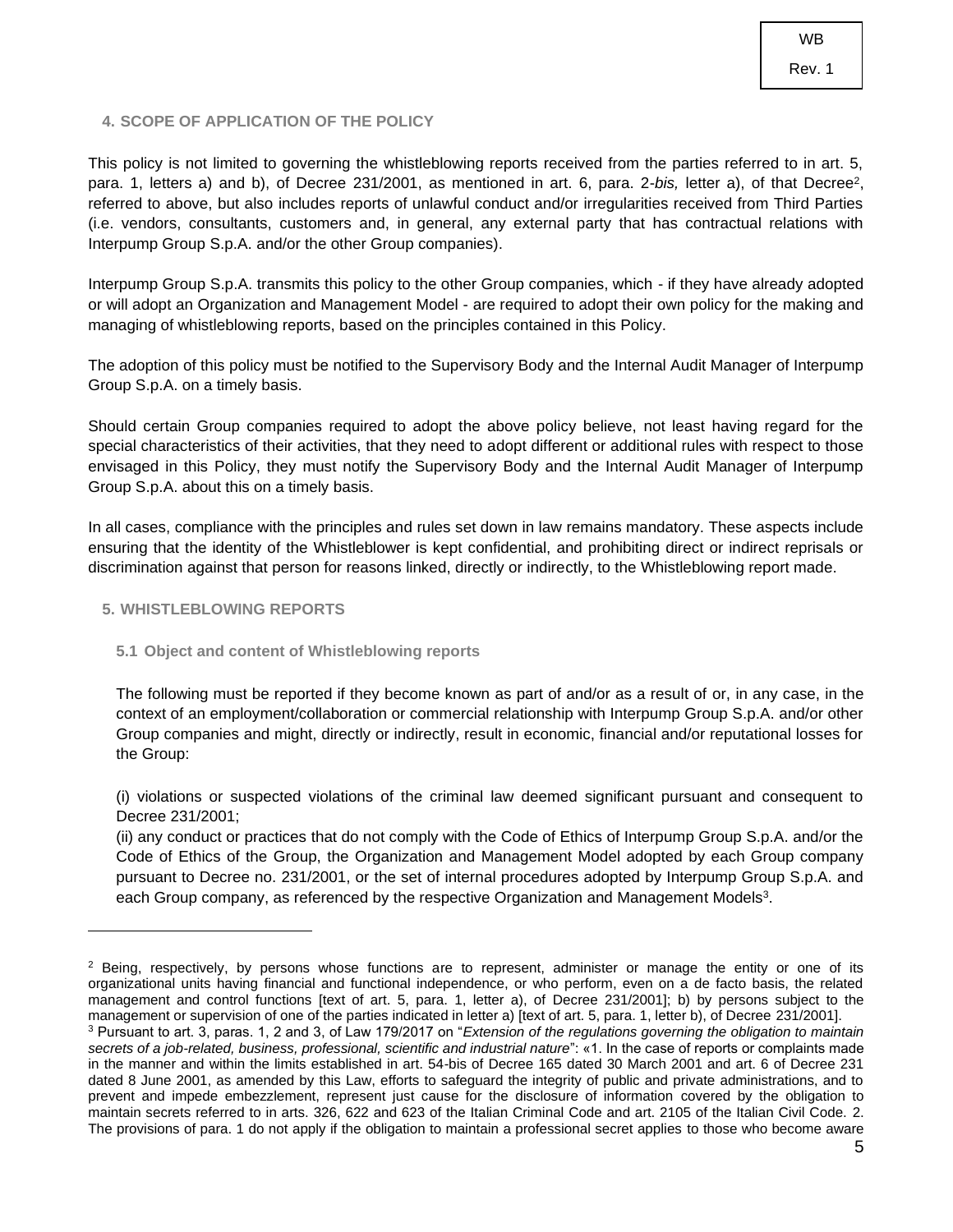Whistleblowing reports may also be received in an anonymous form.

In all cases, however, Whistleblowing reports be must detailed and founded on precise and mutuallyconsistent facts, supported by evidence, and contain all useful information, so that the necessary verification work and checks can be carried out to determine their validity.

Accordingly, it is important that the Whistleblower:

- states where and when the reported facts took place, in a clear, complete and detailed manner;
- indicates personal details or other information for the identification of those who did the reported deeds;
- names any other persons who may be able to comment on the reported facts;
- indicates/provides supporting documentation to confirm the validity of the Whistleblowing report;
- provides any other useful information or evidence to support the validity of the matter reported.

#### <span id="page-5-0"></span>**5.2 Submission of Whistleblowing reports**

Interpump Group S.p.A. and the Group companies that have already adopted or will adopt an Organization and Management Model have established suitable communication channels to guarantee that the identity of the Whistleblower is kept confidential and that the related Whistleblowing reports (even if anonymous) are managed properly.

Whistleblowing reports must be sent to the Supervisory Body of the companies concerned using the following channels:

with regard to the Supervisory Body of Interpump Group S.p.A.

- via e-mail to: organismodivigilanza@interpumpgroup.it;
- by ordinary mail to the following postal address: Interpump Group S.p.A., c/o Supervisory Body, via E. Fermi 25 - 42049 S. Ilario d'Enza, Reggio Emilia, Italy;
- verbally.

with regard to the Supervisory Body of Interpump Hydraulics Group S.p.A.

- via e-mail to: organismodivigilanza@iph.it;
- by ordinary mail to the following postal address: Interpump Hydraulics S.p.A., c/o Supervisory Body, via Mingozzi 6 – 40012 Calderara di Reno (BO), Italy;
- verbally.

with regard to the Supervisory Body of Walvoil S.p.A.

- via e-mail to: organismodivigilanza@walvoil.com;
- by ordinary mail to the following postal address: Walvoil S.p.A., c/o Supervisory Body, via Adige 13 42124 Reggio Emilia, Italy;

of the information as a consequence of a professional consultancy or support relationship with the entity, business or natural person concerned. 3. When information and documents communicated to the body designated to receive them are secrets of a business, professional or job-related nature, it is a violation of the related secrecy requirement to make revelations in an excessive manner with respect to the desire to remove the unlawful action and, in particular, to make the revelation outside of the communication channel specifically established for that purpose».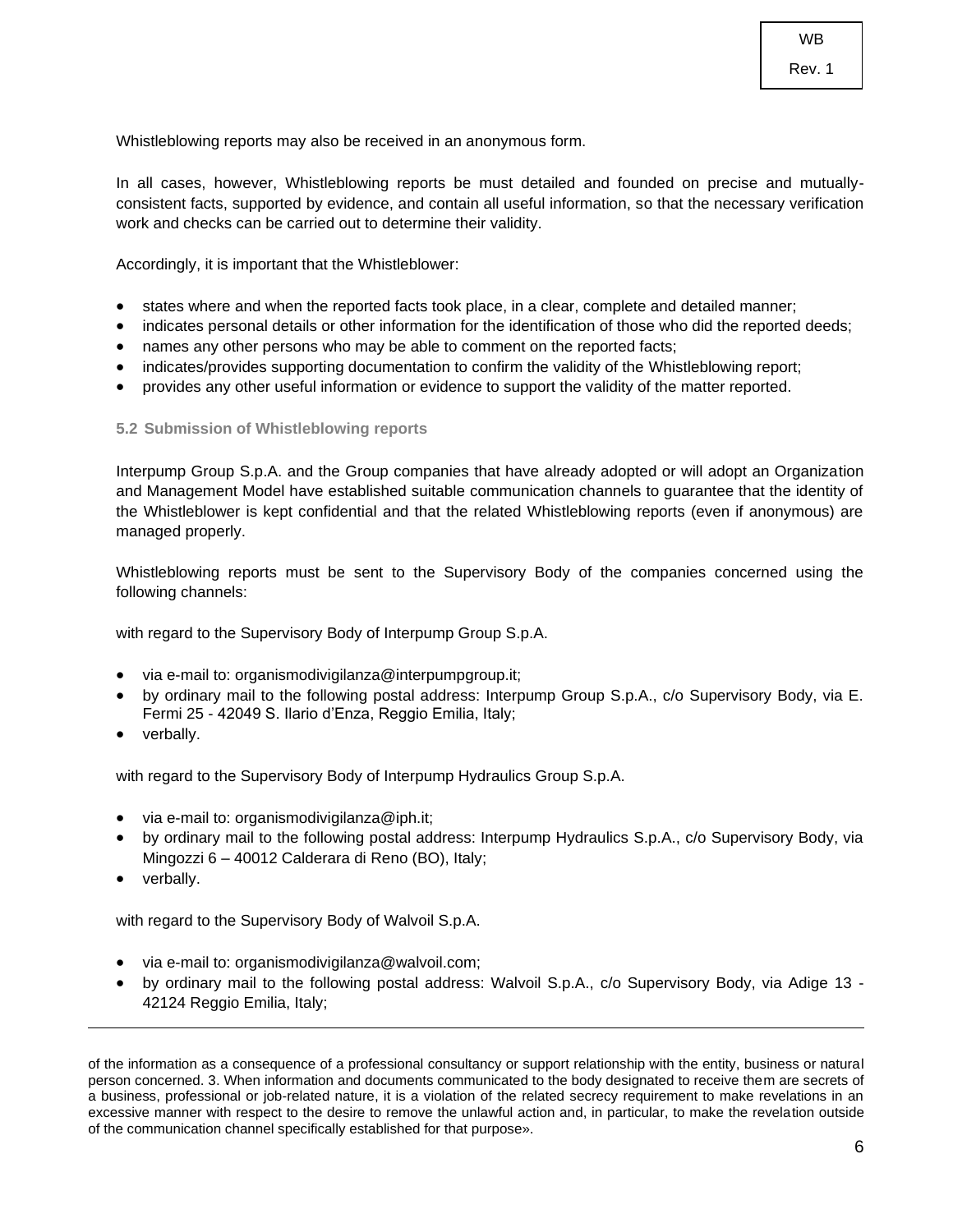Rev. 1

• verbally.

with regard to the Supervisory Body of IMM Hydraulics S.p.A.

- via e-mail to: odv.imm@outlook.it;
- by ordinary mail to the following postal address: IMM Hydraulics S.p.A., c/o Supervisory Body, viale Italia 49 – 66041 Atessa (CH), Italy;
- verbally.

<span id="page-6-0"></span>**5.3 Tasks and responsibilities**

The Internal Audit Manager of Interpump Group S.p.A. is responsible for applying, updating and amending this Policy.

The Supervisory Body is mandated to receive and manage the Whistleblowing reports addressed by this Policy.

The Supervisory Body is responsible for:

- the preliminary verification/analysis of the Whistleblowing reports received (even if anonymous), for the purpose of evaluating their validity and the need for any further investigation;
- deciding whether or not to carry out additional checks or move to the next phase of verification.

Accordingly, following the initial verification stage, the Supervisory Body classifies the Whistleblowing reports as:

- **Type A reports**: detailed and significant Whistleblowing reports that require action (investigation or remediation) on a prompt basis (within 48 hours);
- **Type B reports:** detailed and significant Whistleblowing reports that require action (investigation or remediation) on an urgent basis (within 5 working days);
- **Type C reports:** detailed and significant Whistleblowing reports that require action (investigation or remediation) that is not urgent (within 10 working days);
- **N.A. reports**: unreliable Whistleblowing reports to be filed (those without sufficient/significant information to warrant further investigation);
- **"Bad faith" reports**: Whistleblowing reports that are blatantly opportunistic and/or made willfully or with gross negligence, to be forwarded to the competent functions for determination of the action to be taken against the Whistleblower, if any.

If a Whistleblowing report warrants further analysis, the Supervisory Body activates the investigation phase including, if appropriate, by sending the documentation received to the functions that it deems necessary to involve.

If the Whistleblowing report is transmitted to other structures/functions/third parties for the performance of investigative work, only the content of the report must be sent without any references, even indirectly, to the identity of the Whistleblower, unless this is not possible in view of the characteristics of the investigation to be performed. In that case, the parties involved in support of the Supervisory Body are bound by the same duty to guarantee that the identity of the Whistleblower is kept confidential.

The contacted functions are responsible for carrying out all necessary checks and sending a report to the Supervisory Body on the investigative work performed and the outcome of the checks made.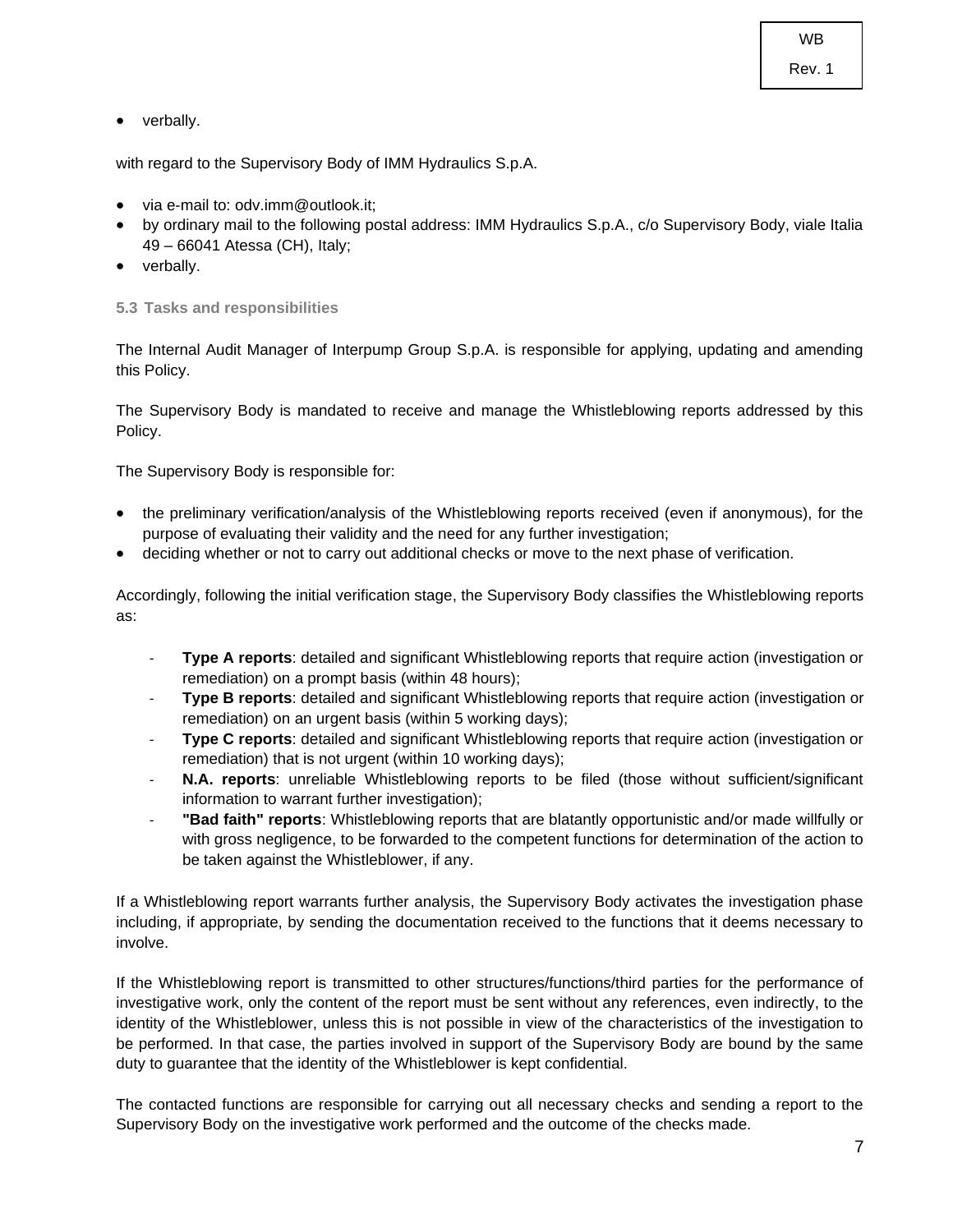Based on the information provided, the Supervisory Body considers:

- whether or not to file the Whistleblowing report, given the objective absence of any illegal and/or improper conduct, or the absence of any evident and/or reasonable basis for carrying out further investigations;
- whether or not to commence an audit or fraud investigation;
- whether or not to involve the judicial authorities;
- whether or not to involve administrative bodies or independent authorities responsible for supervision and control (e.g. Consob);
- which business functions to involve, if any, in the case of Whistleblowing reports made in "bad faith" (being Whistleblowing reports that are blatantly opportunistic and/or made willfully or with gross negligence), in order to determine what action to take against the Whistleblower, if any.

If a Whistleblowing report is found to be valid, Interpump Group S.p.A. takes all necessary measures and actions to protect the Company.

The Supervisory Body also considers whether or not it is appropriate to give feedback to the Whistleblower.

The Supervisory Body must ensure:

- the traceability of the Whistleblowing reports and the related investigative activities;
- the retention in hard-copy/electronic files of the documentation regarding the Whistleblowing reports and the related verification work, ensuring appropriate levels of security/confidentiality;
- the retention of the Whistleblowing reports and related documentation for no longer than necessary for the purposes for which the data was collected or subsequently processed and, in any case, in accordance with this Policy and the privacy procedures adopted by the Group.

The functions involved in the activities to verify the validity of the Whistleblowing reports ensure, to the extent of their responsibilities, the traceability of the data and the information, and arrange to retain and file the hard-copy and electronic documentation produced so that the various phases of the verification process can be reconstructed.

Without prejudice to the requirement to disclose certain events on a timely basis, the Supervisory Body of Interpump Group S.p.A. provides an annual summary of Whistleblowing reports received and managed:

- to the Board of Directors:
- to the Board of Statutory Auditors;
- to the Audit and Risk Committee;
- to the firm appointed to perform the legal audit of the accounts.

With regard to the other Group companies, without prejudice to the requirement to disclose certain events on a timely basis, the respective Supervisory Bodies provide an annual summary of Whistleblowing reports received and managed:

- to the Board of Directors;
- to the Board of Statutory Auditors;
- to the firm appointed to perform the legal audit of the accounts;
- to the Supervisory Body and the Internal Audit Manager of Interpump Group S.p.A.

<span id="page-7-0"></span>**5.4 Confidentiality and prohibition of reprisals and/or discrimination**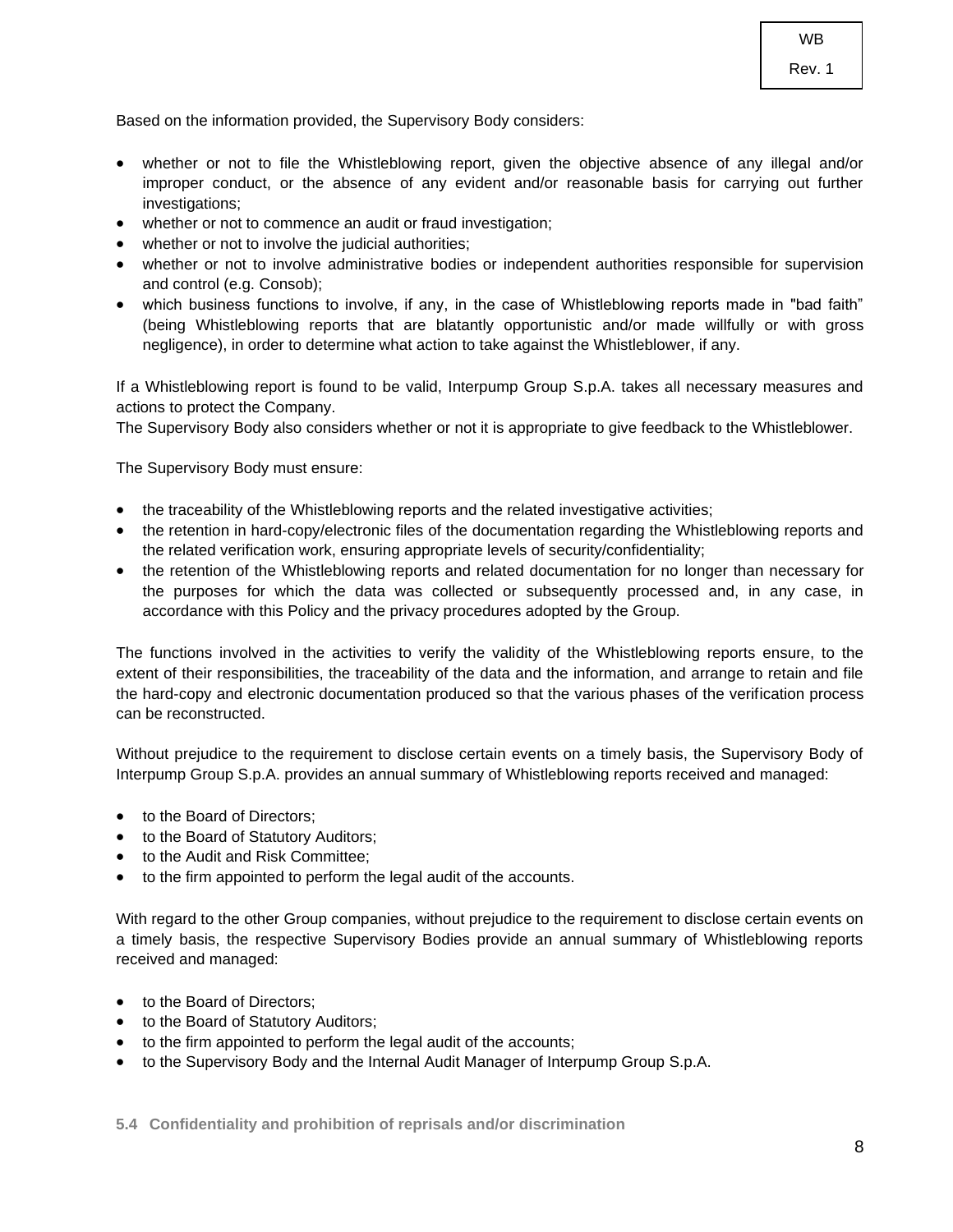Interpump Group S.p.A. and each Group company ensure, in the manner described above, that all Whistleblowing reports with the characteristics specified in para. 5.1 are received for examination, even if as stated - they are made in an anonymous form.

The Supervisory Body guarantees that the identity of the Whistleblower is kept confidential from the moment the Whistleblowing report is received for examination, not least to avoid all risk of reprisals and/or discrimination against the latter.

Without prejudice to the rights attributable to the Whistleblower pursuant to art. 15 et seq. of Regulation (EU) 2016/679, the Whistleblowing report and attached documentation cannot be made available for examination, copied or provided in extract form upon request.

Except in cases of liability for slander or defamation pursuant to the Italian Criminal Code or art. 2043 of the Italian Civil Code, or in cases in which anonymity is set aside by law (e.g. criminal, tax or administrative investigations, inspections by supervisory authorities), the identity of the Whistleblower is always protected in each phase subsequent to presentation of the Whistleblowing report; accordingly, with the exceptions specified above, the identity of the Whistleblower may not be revealed without express consent from that person.

In the context of disciplinary proceedings, in particular, the identity of the Whistleblower may only be revealed to the manager of the business function responsible for them and/or to the accused if:

- express consent is given by the Whistleblower;
- or the disciplinary charge is founded solely on the Whistleblowing report and knowledge of the identity of the Whistleblower is absolutely essential for the defense of the accused, as requested and justified by the latter in writing. In this case, the manager of the business function responsible for the disciplinary proceedings evaluates the request made by the accused and determines if knowledge of the identity of the Whistleblower is absolutely essential for the defense. If deemed justified, the function manager must present a reasoned request to the Supervisory Body, stating clearly and precisely why it is essential to know the identity of the Whistleblower.

The manager of the business function responsible for the disciplinary proceedings has the same duty to guarantee that the identity of the Whistleblower is kept confidential as the members of the Supervisory Body.

In all cases, the personal data of the persons involved and/or cited in Whistleblowing reports made pursuant to this Policy is processed, to the extent compatible, in compliance with current regulations and the corporate privacy policies<sup>4</sup>.

Interpump Group S.p.A. and each Group company do not allow or tolerate in relation to Whistleblowers any direct or indirect reprisals and/or discrimination with effects on their working conditions for reasons related, directly or indirectly, to the Whistle-blowing report. Reprisals and discrimination are understood to mean all unjustified disciplinary action, and all other reprisals that result in a downgrade in working conditions<sup>5</sup>.

Violation of the confidentiality requirement and/or reprisals or discrimination against the Whistle-blower are punished by disciplinary action, without prejudice to any additional liabilities arising under the law.

<sup>4</sup> See Annex 1 for the privacy information provided pursuant to this Policy.

<sup>5</sup> See above, note 1.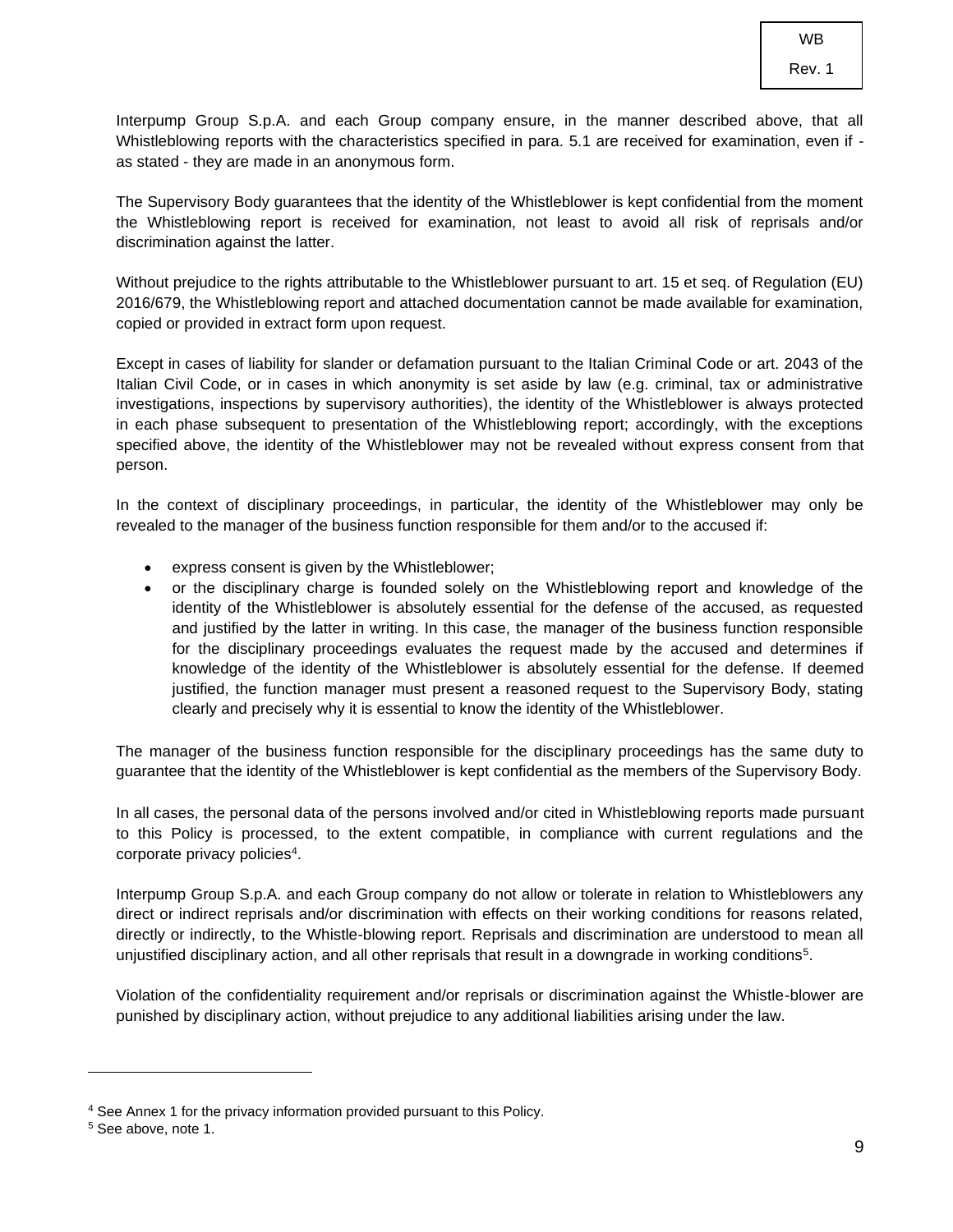Rev. 1

Reprisals or discrimination with an effect on the working conditions of those who collaborate in checking the validity of the Whistle-blowing report are also prohibited.

Persons who believe they have suffered discrimination for having reported an unlawful action or irregularity must inform the Supervisory Body, giving detailed information. If found credible, the latter notifies the alleged discrimination to the structures, functions or bodies concerned.

Without prejudice to the above, all forms of abuse of this Policy, such as Whistle-blowing reports that are unfounded, blatantly opportunistic and/or made willfully or with gross negligence (so-called "Bad faith" reports), are also punished by disciplinary action.

# <span id="page-9-0"></span>**6. RECIPIENTS OF THIS POLICY**

This Policy is disseminated as widely as possible.

Accordingly, it is made available on the company intranet, posted on noticeboards and sent to all employees of Interpump Group S.p.A. and Group companies who have an e-mail address.

The methods of contacting the Supervisory Bodies of Interpump Group S.p.A. and the other Group companies are also made available on the corporate website.

The Supervisory Body identifies the most appropriate action to ensure the maximum dissemination of this Policy and the proper understanding of its contents.

### <span id="page-9-1"></span>**7. ENTRY INTO FORCE**

This Policy comes into force on 3 August 2018.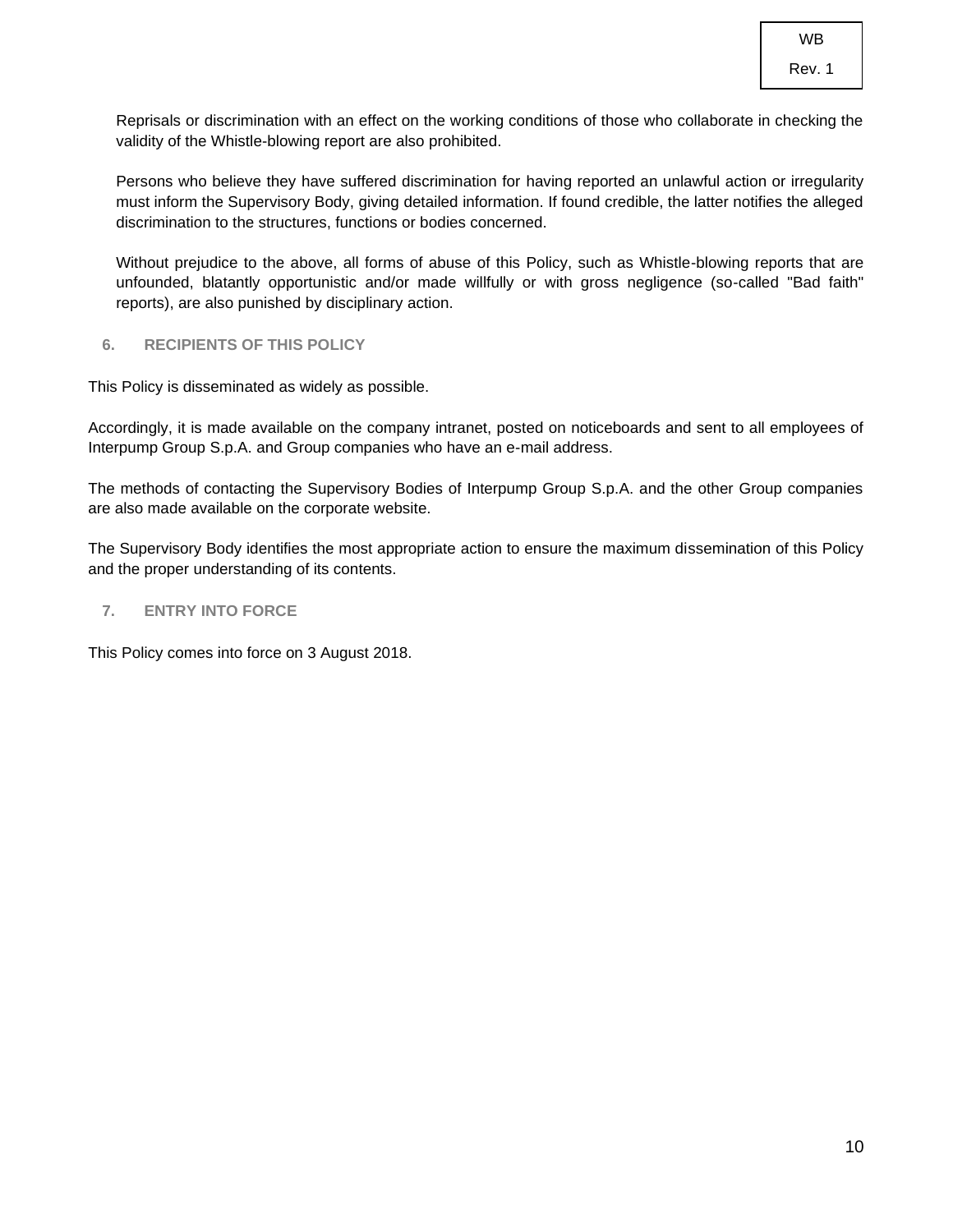## **PRIVACY NOTICE - POLICY FOR THE MANAGEMENT OF WHISTLEBLOWING REPORTS**

<span id="page-10-0"></span>\_\_\_\_\_\_\_\_\_\_\_\_\_\_\_\_\_\_\_\_\_\_\_\_\_\_\_\_\_\_\_\_\_\_\_\_\_\_\_\_\_\_\_\_\_\_\_\_\_\_\_\_\_\_\_\_\_\_\_\_\_\_\_\_\_\_\_\_\_\_\_\_\_\_\_\_\_\_\_\_\_\_\_\_\_\_\_

**pursuant to art. 13 of Regulation (EU) 2016/679**

**\_\_\_\_\_\_\_\_\_\_\_\_\_\_\_\_\_\_\_\_\_\_\_\_\_\_\_\_\_\_\_\_\_\_\_\_\_\_\_\_\_\_\_\_\_\_\_\_\_\_\_\_\_\_\_\_\_\_\_\_\_\_\_\_\_\_\_\_\_\_\_\_\_\_\_\_\_\_\_\_\_\_\_\_\_\_**

# **DATA CONTROLLER**

The Data Controller is Interpump Group S.p.A. with registered offices at Via Fermi 25 - 42049 S. Ilario D'Enza (RE), Italy.

#### **CATEGORY OF PERSONAL DATA**

Pursuant and consequent to the provisions of art. 13 of Regulation (EU) 2016/679 on the protection of personal data (hereinafter also "GDPR"), we hereby inform you that the personal data processed by us pursuant to our "Policy for the Management of Whistleblowing Reports" will be, if provided, limited to those of your identity/identification details deemed strictly necessary to verify the truth of the Whistleblowing report and to manage it.

#### **PURPOSES OF PROCESSING**

Your personal data will be processed for purposes related to the management of reports on alleged irregularities or unlawful actions that came to your attention in the context of the working relationship, in compliance with our "Policy for the Management of Whistleblowing Reports".

#### **LAWFULNESS OF PROCESSING**

The lawfulness of processing your personal data, provided when reporting alleged irregularities or unlawful actions that came to your attention in the context of the working relationship, in compliance with our "Policy for the Management of Whistleblowing Reports", is - in relation to Interpump Group S.p.A. which has adopted an Organization and Management Model - founded on the legal obligation arising pursuant to art. 6 of Decree 231/2001, as amended by Law 179/2017 on "*Instructions for the protection of persons who report improper or unlawful actions that come to their attention in the course of their working activities in the public or private sector*", and on the version of the Code of Self-Regulation for listed companies approved by the Corporate Governance Committee in July 2015.

The provision of your personal data is not mandatory, but any refusal may make it impossible or extremely difficult to verify the truth of the Whistleblowing report made, if that report is not detailed, founded on precise and mutually-consistent facts, is not supported by verifiable evidence and/or does not contain all the information needed to carry out the above verification work.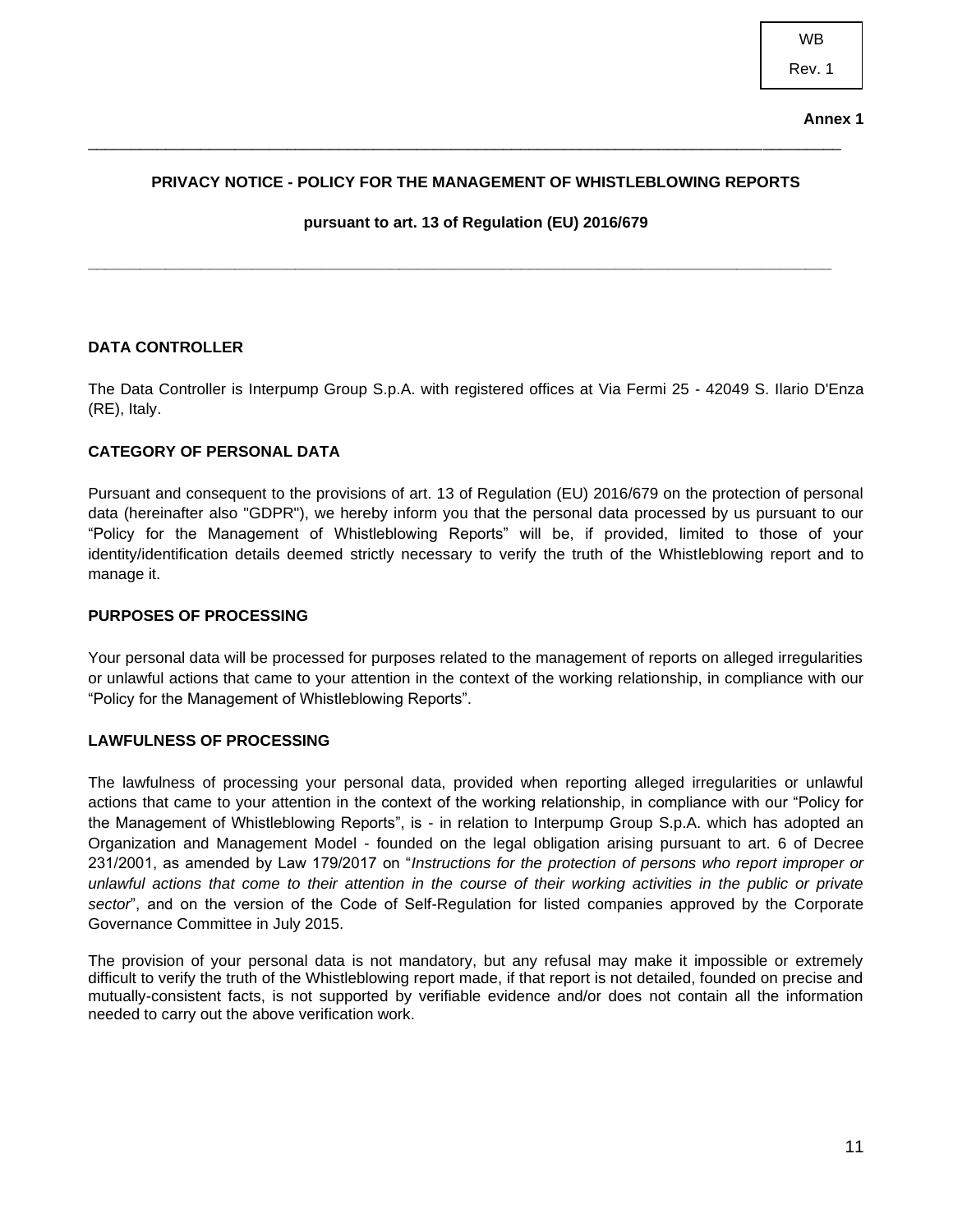# **AUTHORIZATIONS FOR PROCESSING**

The data provided by you will be processed by "Persons in charge of the processing", authorized by Interpump Group S.p.A. in compliance with the procedures established by the "Data Processors" and the rules established by the "Data Controller", in accordance with current regulations [Regulation (EU) 2016/679], guaranteeing respect for the principles of lawfulness, propriety and relevance.

The authorizations for processing are monitored by the "Data Protection Officer" (DPO) appointed by Interpump Group S.p.A.

#### **RECIPIENTS/CATEGORIES OF RECIPIENT OF PERSONAL DATA**

The recipient of your personal data is the Supervisory Body of Interpump Group S.p.A. which, in compliance with the relevant current regulations and the "Policy for the Management of Whistleblowing Reports" adopted by the Company, is required to guarantee that the identity of the Whistleblower is kept confidential.

Your personal data may be sent to other corporate structures and/or functions during work to verify the truth of the report, should this be necessary in order to carry out the related investigations, having regard for the characteristics of that activity. In that case, the parties involved in support of the Supervisory Body are bound by the same duty to guarantee that the identity of the Whistleblower is kept confidential.

Your personal data may only be revealed to the manager of the business function responsible for the disciplinary proceedings and/or to the accused if:

- you have given your express consent;
- or the disciplinary charge is founded solely on your Whistleblowing report and knowledge of the identity of the Whistleblower is absolutely essential for the defense of the accused.

In the relevant circumstances, your personal data may also be communicated to third parties (e.g. judicial authorities, investigative bodies, etc.).

Your personal data will never be disseminated.

#### **TRANSFER OF DATA TO NON-EU COUNTRIES**

Your personal data will not be transferred to non-EU countries.

## **PROTECTION OF RETENTION OF THE DATA COLLECTED**

The personal data collected for the above purposes will be retained by us for the time necessary to verify the truth of the Whistleblowing report and, if necessary, for adoption of the resulting disciplinary measures and/or the completion of any dispute processes that arise from the Whistleblowing report. Subsequently, your data will be erased (right to be forgotten) or rendered anonymous (pseudonymized), if this is necessary for statistical or record-keeping purposes.

# **RIGHTS OF THE DATA SUBJECT**

With regard to the above data processing, you - as the Whistleblower - may exercise the rights granted in art. 15 et seq. of Regulation (EU) 2016/679, to the extent compatible with the whistleblowing regulation.